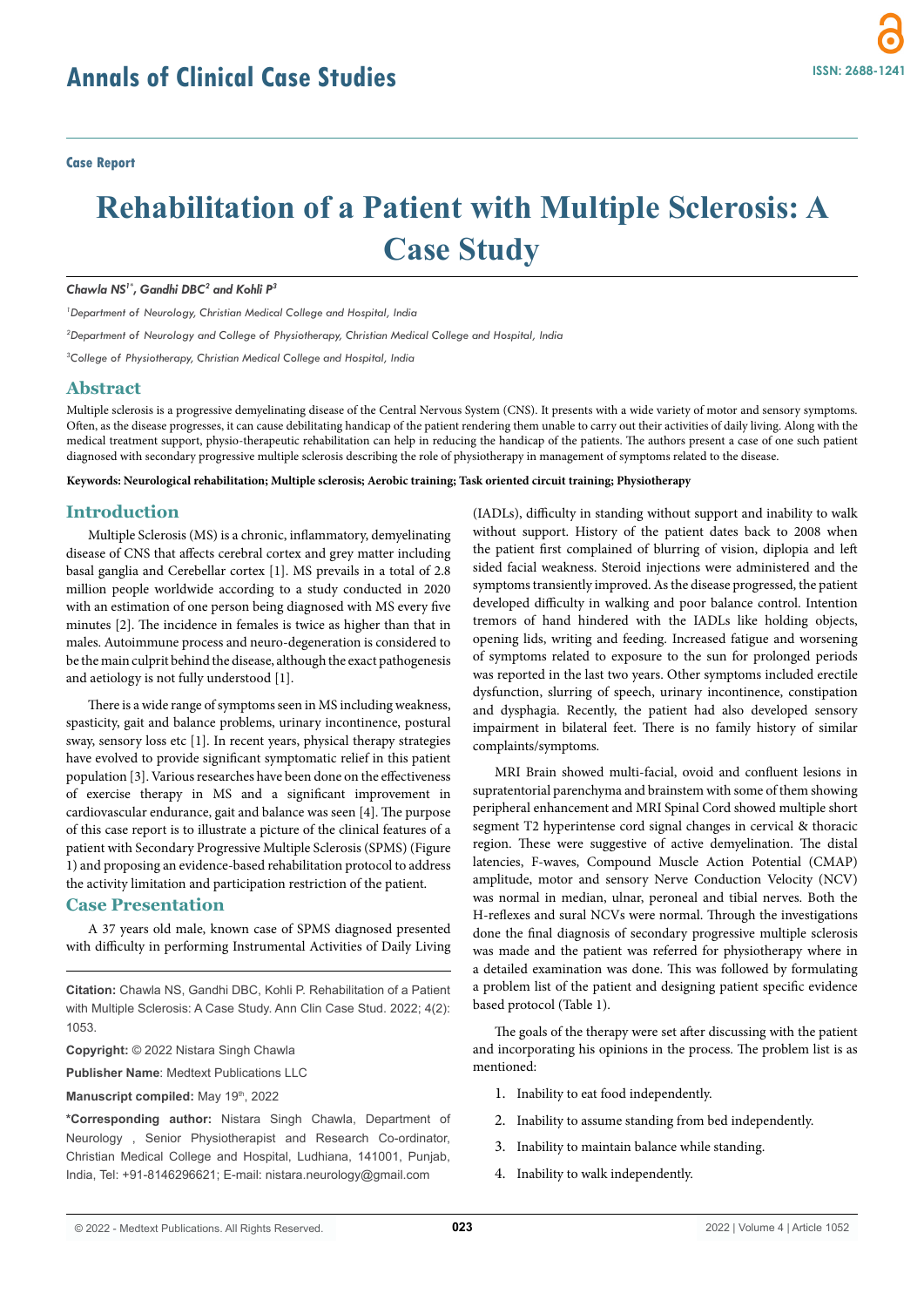

The protocol was planned in a way to give enough rest periods to the patient in between exercises [5]. Simple exercises were selected which would be easy to follow up as home protocol after discharge from the hospital. Treatment included Progressive Resisted Exercises (PRE) for proximal muscle groups of lower limbs [6]. After 30- 60 minutes of administration of prescribed drugs (methotrexate), exercises which involved isometric contraction of distal hand and forearm muscles were done to help with the tremors [7]. Arm circles, bicycle kicks and triceps pushes were used for cardiorespiratory training in sitting and lying position [8,9]. Task-Oriented Circuit Training (TOCT) was incorporated for five days a week and the intensity was varied according to the patient's tolerance [10]. The TOCT comprised of activities like stepping up and down on a stepper, long steps on the ground, ball kicking, and catch and throw a ball, etc [11,12]. The training was carried out for a period of two weeks and the outcome measures (Table 2), 10 Meter Walk Test (MWT), Fatigue Severity Scale (FSS) were compared before and after the intervention period [13].

Towards the end of two weeks, the patient was given videos for reference to follow-up as a home protocol. The patient showed a small meaningful change in 10MWT score before and after intervention. FSS also showed slight improvement. Other than that, the patient also reported perceived improvement in IADLs, although Modified Barthel Index score did not show a significant improvement.

**Table 2:** Outcome Measures.

| <b>Reporting Outcome Measures</b> |                      |             |
|-----------------------------------|----------------------|-------------|
| Outcome Measure                   | <b>Initial Score</b> | Final score |
| 10 MWT                            | 0.42m/s              | 0.48m/s     |
| FSS                               | 49/63                | 43/63       |
| Modified Barthel Index score      | $20$ -Aug            | $20-Sep$    |

#### **Discussion**

This case study looks into the clinical features of a 37 year old male. The patient initially presented in 2008 with symptoms of diplopia, blurring of vision and difficulty in walking. As the disease advanced, tremors of hands, dysarthria, dysphagia, incontinence, erectile dysfunction, and sensory issues also surfaced and the patient became dependent in ambulation with balance deficits. Subsequent to MRI findings of multifocal active demyelination, the diagnosis with SPMS was confirmed by the neurologist. The patient was referred to neuro-physiotherapy and a thorough assessment was carried out. Following this, a comprehensive rehabilitation program was tailormade for the patient that catered to his specific needs. This two-week intervention protocol included TOCT, cardiorespiratory training and interventions for tremors to help with IADLs [5].

According to a systematic review conducted by Kjølhede et al. [6], there is a strong evidence to support the positive effects of PRE for muscle strengthening. Similar findings were reported in our case study. Improvement translated in improving the 10MWT. According to Durbada et al. [7], isometric training of muscles leads to neural changes and changes in stretch reflex behavior. This is reported to attribute to the reduction of tremors. In this case study, isometric training was applied to distal muscles of the hand. This led to a decrease in the amplitude of tremors improving the patient's performance in ADLs. In a Randomised Control Trial (RCT) by Rampello et al. [8], it was reported that there is strong evidence to support the use of aerobic training in patients with MS. The findings were seconded by another recent RCT by Grazioli E et al. [9] which reported an improvement in walking capacity and exercise tolerance. Similar results were noted after a two week intervention in this case report. Improvement was quantified in terms of 10MWT and FSS.

TOCT has been recommended as a therapeutic approach to target endurance in patients with MS. According to Chisari et al. [11]

| <b>Physiotherapy Assessment</b>               |                                                                                                          |  |
|-----------------------------------------------|----------------------------------------------------------------------------------------------------------|--|
| Examination                                   | Finding                                                                                                  |  |
| Mini Mental Status Examination Score          | 25/30                                                                                                    |  |
| Speech                                        | Staccato                                                                                                 |  |
| Cranial Nerve Examination Findings            | Impaired colour vision, Partial lateral rectus palsy, Gaze evoked nystagmus-horizontal, Absent Jaw jerk, |  |
|                                               | Weakness of left side of the face and vestibular component of eighth nerve couldn't be assessed.         |  |
| Muscle Bulk                                   | Normal, No obvious muscle wasting                                                                        |  |
| Muscle Tone (Modified Ashworth Scale Grading) | Upper limbs: Grade 1                                                                                     |  |
|                                               | Lower limbs: Grade 2                                                                                     |  |
| <b>Tremors</b>                                | Intention type: Present in bilateral hands, About 4cm of amplitude                                       |  |
| Muscle power<br>Medical                       | Weakness in proximal muscle groups of bilateral lower limbs (MRC Grade 3-)                               |  |
| Research Council(MRC) Grading                 |                                                                                                          |  |
| Berg Balance Scale score                      | 16/56                                                                                                    |  |
| Modified Barthel Index score                  | $20$ -Aug                                                                                                |  |
| Present bilaterally<br>Deep Tendon Reflexes   |                                                                                                          |  |
| <b>Sensory Testing</b>                        | Decreased proprioception and vibration in Bilateral feet (Distal and proximal interphalangeal joints)    |  |
| Cerebellar Signs                              | Finger nose test: Impaired                                                                               |  |
|                                               | Heel to shin test: Impaired                                                                              |  |
|                                               | Dysdiadochokinesia present                                                                               |  |
| Gait                                          | Wide based, short step length, slow speed                                                                |  |
| Expanded Disability Status Scale score        | 6                                                                                                        |  |